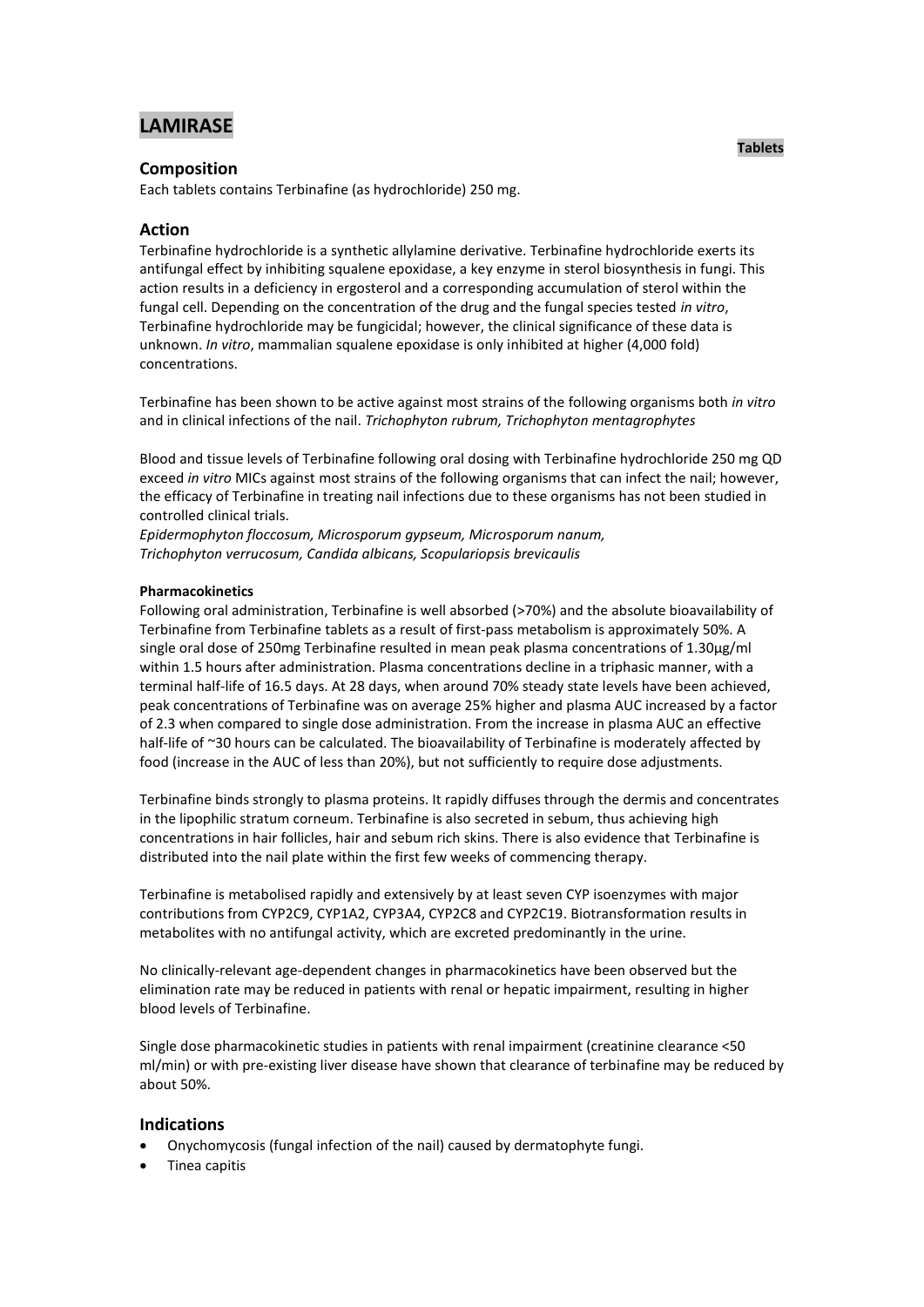Fungal infections of the skin for the treatment of tinea corporis, tinea cruris, tinea pedis and yeast infections of the skin caused by the genus candida (e.g. *Candida albicans*) where oral therapy is generally considered appropriate owing to the site, severity or extent of the infection

# **Contraindications**

Contraindicated in individuals with hypersensitivity to Terbinafine.

# **Warnings**

# **Liver Function**

Terbinafine Tablets are not recommended for patients with chronic or active liver disease. Before prescribing Terbinafine Tablets, a liver function test should be performed and any pre-existing liver disease should be assessed.

Hepatotoxicity may occur in patients with and without pre-existing liver disease therefore periodic monitoring (after 4-6 weeks of treatment) of liver function test is recommended. Terbinafine Tablets should be immediately discontinued in case of elevation of liver function test.

Very rare cases of serious liver failure (some with a fatal outcome, or requiring liver transplant) have been reported in patients treated with Terbinafine Tablets. In the majority of liver failure cases, the patients had serious underlying systemic conditions and a causal association with the intake of Terbinafine Tablets was uncertain.

Patients prescribed Terbinafine Tablets should be instructed to report immediately any signs or symptoms suggestive of liver dysfunction such as pruritus, unexplained persistent nausea, decreased appetite, anorexia, jaundice, vomiting, fatigue, right upper abdominal pain, dark urine, or pale stools. Patients with these symptoms should discontinue taking oral Terbinafine and the patient's liver function should be immediately evaluated.

## **Dermatological effects**

Serious skin reactions (e.g. Stevens-Johnson syndrome, toxic epidermal necrolysis, drug rash with eosinophilia and systemic symptoms) have been very rarely reported in patients taking Terbinafine Tablets. If progressive skin rash occurs, Terbinafine Tablets treatment should be discontinued. Terbinafine Tablets should be used with caution in patients with pre-existing psoriasis, as very rare cases of exacerbation of psoriasis have been reported.

## **Haematological effects**

Very rare cases of blood dyscrasias (neutropenia, agranulocytosis, thrombocytopenia, pancytopenia) have been reported in patients treated with Terbinafine tablets. Etiology of any blood dyscrasias that occur in patients treated with Terbinafine tablets should be evaluated and consideration should be given for a possible change in medication regimen, including discontinuation of treatment with Terbinafine tablets.

## **Renal function**

In patients with renal impairment (creatinine clearance less than 50 mL/min or serum creatinine of more than 300 micro mol/L) the use of Terbinafine tablets has not been adequately studied, and therefore, is not recommended.

## **Other**

Terbinafine tablets should be used with caution in patients with lupus erythematosus as very rare cases of lupus erythematosus have been reported.

# **Adverse Reactions**

The most frequently reported adverse events observed are listed below. In general, the adverse events were mild, transient.

## **Adverse Event**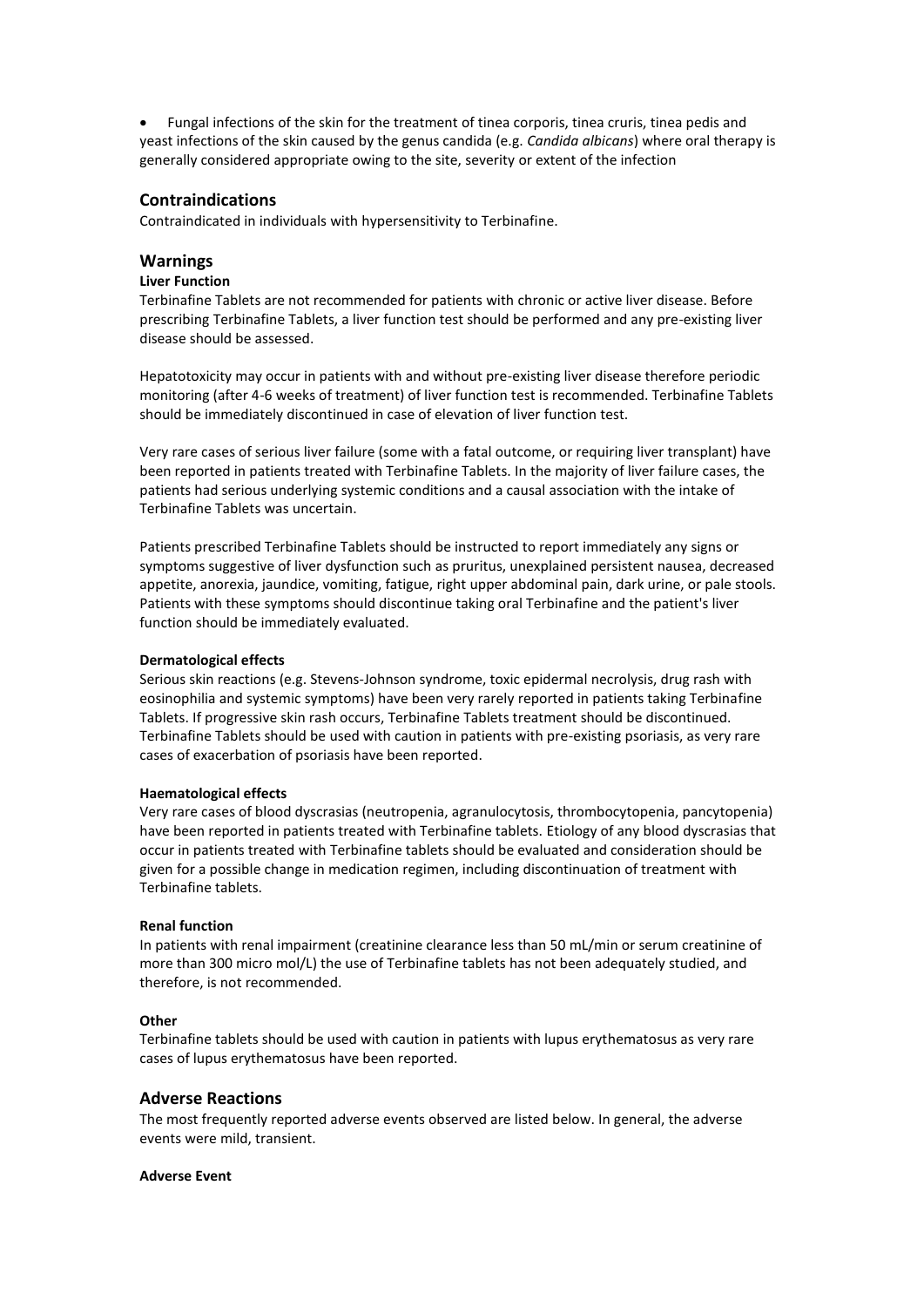Headache

## **Gastrointestinal Symptoms**

Diarrhea, Dyspepsia, Abdominal Pain, Nausea and Flatulence

#### **Dermatologic Symptoms**

Rash, Pruritus, Urticaria, Liver Enzyme Abnormalities, Taste Disturbance, and Visual Disturbance

Rare adverse events, based on worldwide experience with Terbinafine hydrochloride use include: symptomatic idiosyncratic hepatobiliary dysfunction (including cholestatic hepatitis), serious skin reactions, severe neutropenia, and allergic reactions (including anaphylaxis). Rarely, Terbinafine hydrochloride may cause taste disturbance (including taste loss) which usually recovers within several weeks after discontinuation of the drug.

## **Precautions**

#### **General**

Changes in the ocular lens and retina have been reported following the use of Terbinafine hydrochloride in controlled trials. The clinical significance of these changes is unknown. Hepatic function (hepatic enzyme) tests are recommended in patients administered Terbinafine hydrochloride for more than six weeks.

Pre-existing liver disease or renal impairment (creatinine clearance  $\text{D}50$  ml/min), the use of Terbinafine hydrochloride has not been adequately studied, and therefore, is not recommended.

In patients with known or suspected immunodeficiency, physicians should consider monitoring complete blood counts in individuals using Terbinafine hydrochloride therapy for greater than six weeks.

Isolated cases of severe neutropenia have been reported. These were reversible upon discontinuation of Terbinafine hydrochloride with or without supportive therapy. If clinical signs and symptoms suggestive of secondary infection occur, a complete blood count should be obtained. If the neutrophil count is 21,000 cells/mm<sup>3</sup>, Terbinafine hydrochloride should be discontinued and supportive management started.

## **Pregnancy**

## *Category B*

Animal reproduction studies have failed to demonstrate a risk to the fetus and there are no adequate and well-controlled studies in pregnant women.

## **Nursing Mothers**

After oral administration, Terbinafine is present in breast milk of nursing mothers. The ratio of Terbinafine in milk to plasma is 7:1. Treatment with Terbinafine hydrochloride is not recommended in nursing mothers.

## **Pediatric Use**

The safety and efficacy of Terbinafine hydrochloride have not been established in pediatric patients.

## **Drug Interactions**

#### *Effect of other medicinal products on Terbinafine*

The plasma clearance of Terbinafine may be accelerated by drugs which induce metabolism and may be inhibited by drugs which inhibit cytochrome P450. Where co-administration of such agents is necessary, the dosage of Terbinafine Tablets may need to be adjusted accordingly.

The following medicinal products may increase the effect or plasma concentration of Terbinafine: Cimetidine decreased the clearance of Terbinafine by 30%.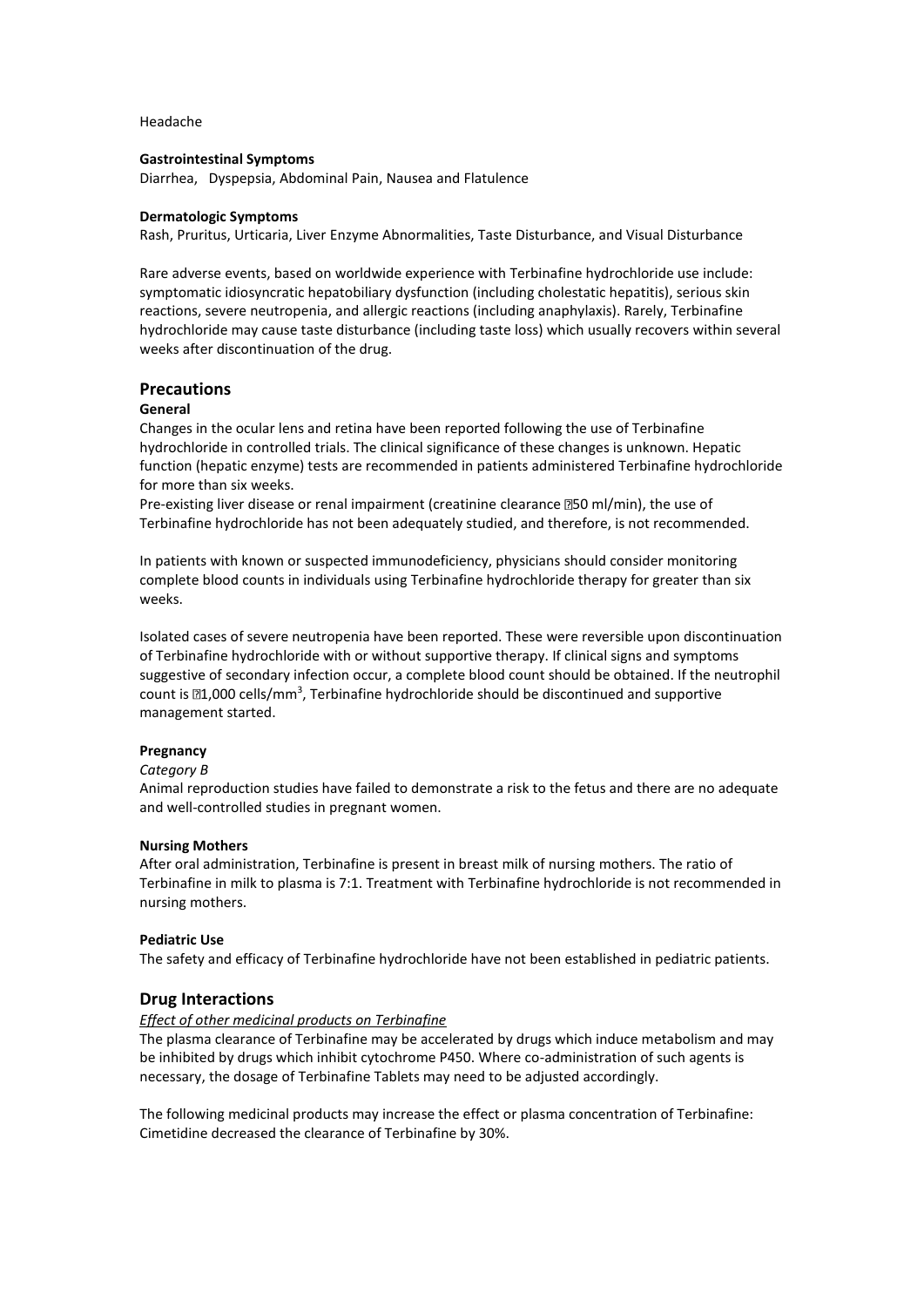Fluconazole increased the Cmax and AUC of Terbinafine by 52% and 69% respectively, due to inhibition of both CYP2C9 and CYP3A4 enzymes. Similar increase in exposure may occur when other drugs which inhibit both CYP2C9 and CYP3A4 such as ketoconazole and amiodarone are concomitantly administered with Terbinafine.

The following medicinal products may decrease the effect or plasma concentration of Terbinafine: Rifampicin increased the clearance of Terbinafine by 100%.

#### *Effect of Terbinafine on other medicinal products*

Terbinafine may increase the effect or plasma concentration of the following medicinal products:

Caffeine – Terbinafine decreased the clearance of caffeine administered intravenously by 21%.

Compounds predominantly metabolised by CYP2D6 – In vitro and in vivo studies have shown that Terbinafine inhibits the CYP2D6-mediated metabolism. This finding may be of clinical relevance for patients receiving compounds predominantly metabolised by CYP2D6, e.g. certain members of the following drug classes, tricyclic antidepressants (TCA's), β-blockers, selective serotonin reuptake inhibitors (SSRIs), antiarrhythmics (including class 1A, 1B and 1C) and monoamine oxidase inhibitors (MAO-Is) Type B, especially if they also have a narrow therapeutic window.

Terbinafine decreased the clearance of desipramine by 82%.

In studies in healthy subjects characterized as extensive metabolisers of dextromethorphan (antitussive drug and CYP2D6 probe substrate), Terbinafine increased the dextromethorphan/dextrorphan metabolic ratio in urine by 16- to 97-fold on average. Thus, Terbinafine may convert extensive CYP2D6 metabolisers (genotype) to poor metaboliser (phenotype) status.

*Information on other drug concomitantly used with Lamisil resulting in no or negligible interactions* Studies undertaken in vitro and in healthy volunteers suggest that Terbinafine shows negligible potential to inhibit or induce the clearance of most drugs that are metabolised via other cytochrome P450 enzymes (e.g. tolbutamine, terfenadine, triazolam, oral contraceptives) with exception of those metabolised through CYP2D6.

Terbinafine does not interfere with the clearance of antipyrine or digoxin.

There was no effect of Terbinafine on the pharmacokinetics of fluconazole. Further there was no clinically relevant interaction between Terbinafine and the potential comedications cotrimoxazole (trimethoprim and sulfamethoxazole), zidovudine or theophylline.

Some cases of menstrual disturbance (breakthrough bleeding and irregular cycle) have been reported in patients taking Terbinafine concomitantly with oral contraceptives, although the incidence of these disorders remains within the background incidence of patients taking oral contraceptives alone.

Terbinafine may decrease the effect or plasma concentration of the following medicinal products: Terbinafine increased the clearance of ciclosporin by 15%.

Rare cases of changes in INR and/or prothrombin time have been reported in patients receiving Terbinafine concomitantly with warfarin.

## **Dosage and Administration**

Adults 250 mg once daily The duration of treatment varies according to the indication and the severity of the infection.

#### *Skin infections*